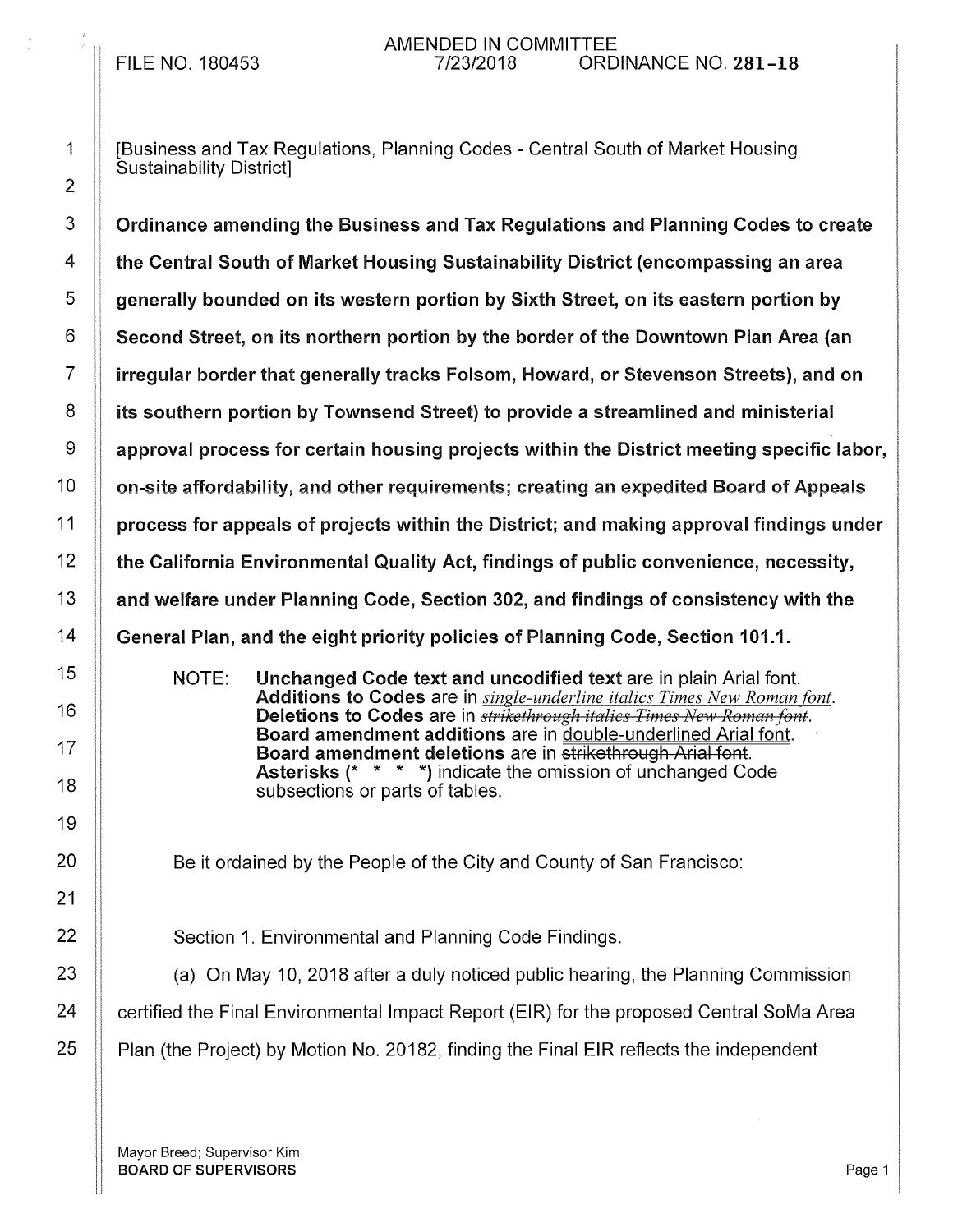25

1 **judgment and analysis of the City and County of San Francisco, is adequate, accurate and** 2 | objective, and contains no significant revisions to the Draft EIR, and the content of the report 3 | and the procedures through which the Final EIR was prepared, publicized, and reviewed 4 **Frank** comply with the provisions of the California Environmental Quality Act (CEQA) (Public 5 Resources Code Sections 21000 et seq.), the CEQA Guidelines (14 Cal. Code Regs. 6 Sections 15000 et seq.) and Chapter 31 of the Administrative Code. Copies of the Planning 7 Commission Motion and Final EIR are on file with the Clerk of the Board of Supervisors in File 8 | No. 180453 and are incorporated herein by reference.

9 | (b) The Project evaluated in the Final EIR includes proposed amendments to the 10 | Planning Code, Administrative Code, and Zoning Map, as well as amendments to the General 11 Plan to adopt the Central South of Market ("Central SoMa") Area Plan and other related 12 **A amendments. The proposed Planning Code amendments and Business and Tax Regulations** 13 | Code amendments set forth in this ordinance are within the scope of the Project evaluated in 14  $\parallel$  the Final EIR.

15 (c) At the same hearing during which the Planning Commission certified the Final EIR, 16 **the Planning Commission adopted findings under CEQA regarding the Project's** 17 | environmental impacts, the disposition of mitigation measures, and project alternatives, as 18 well as a statement of overriding considerations (CEQA Findings) and adopted a mitigation 19 monitoring reporting program (MMRP), by Resolution No. 20188.

20 | (d) At the same hearing, the Planning Commission, in Resolution No. 20188, 21 | recommended the proposed Planning Code amendments for approval and adopted findings  $22$   $\parallel$  that the actions contemplated in this ordinance creating the Central South of Market Housing 23 Sustainability District are consistent, on balance, with the City's General Plan and eight 24 | priority policies of Planning Code Section 101.1. The Board adopts these findings as its own.

Mayor Breed; Supervisor Kim BOARD OF SUPERVISORS And the state of the state of the state of the state of the state of the state of the state of the state of the state of the state of the state of the state of the state of the state of the state of th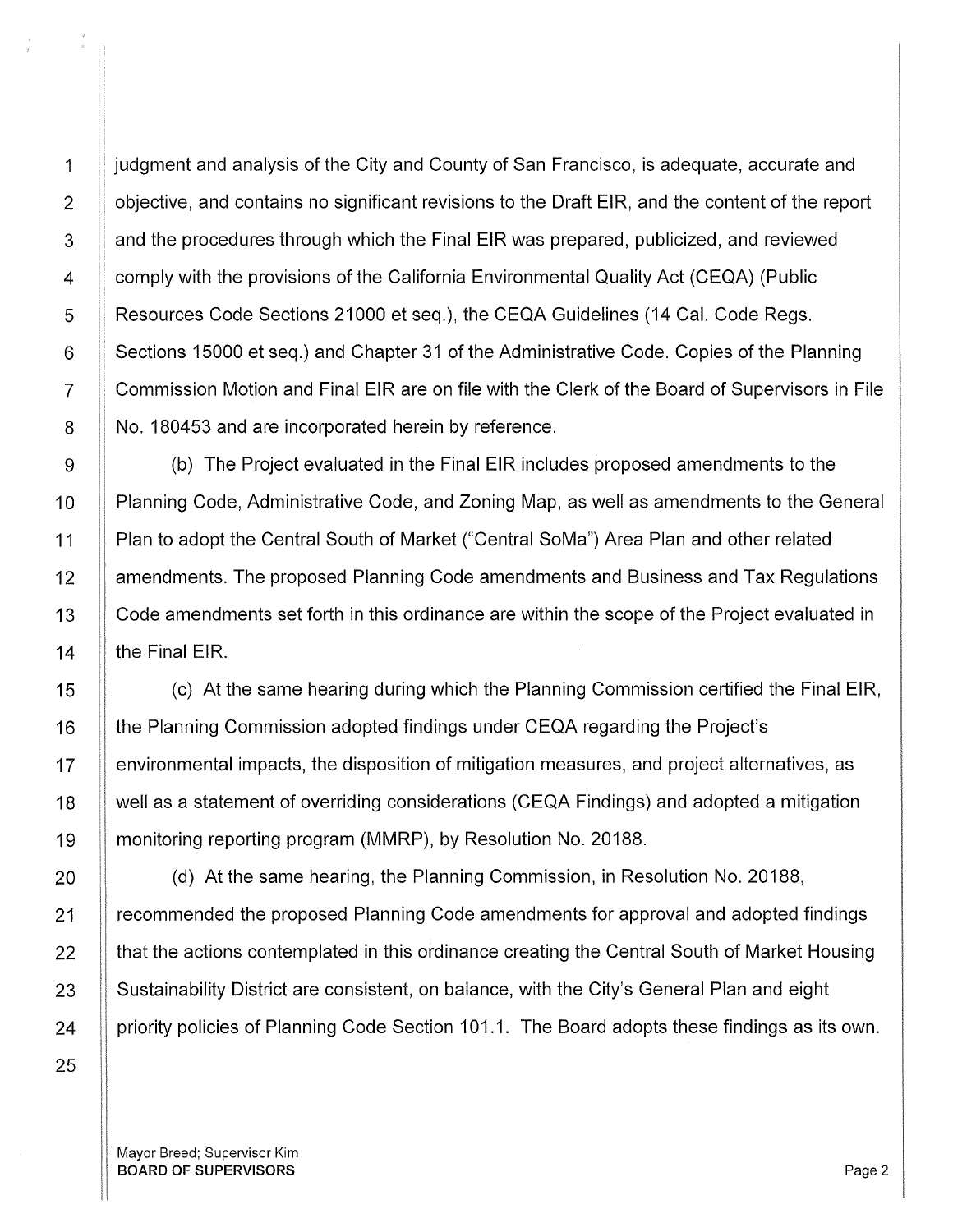1 A copy of said Resolution is on file with the Clerk of the Board of Supervisors in File No. 2 | 180453, and is incorporated herein by reference.

3 (e) Pursuant to Planning Code Section 302, the Board of Supervisors finds that the 4 Planning Code amendments and Business and Tax Regulations Code amendments will serve 5 the public necessity, convenience, and welfare for the reasons set forth in Planning 6 | Commission Resolution No. 20188, and the Board incorporates such reasons herein by  $7 \parallel$  reference.

8 (f) The Board of Supervisors has reviewed and considered the Final EIR and the 9 environmental documents on file referred to herein. The Board of Supervisors has reviewed 10 | and considered the CEQA Findings, and hereby adopts them as its own and incorporates 11 **them by reference as though such findings were fully set forth herein.** 

12 **(g)** The Board of Supervisors adopts the MMRP as a condition of this approval, and 13 | endorses those mitigation measures that are under the jurisdiction of other City Departments, 14 | and recommends for adoption those mitigation measures that are enforceable by agencies 15 | other than City agencies, all as set forth in the CEQA Findings and MMRP.

16 (h) The Board of Supervisors finds that no substantial changes have occurred in the 17 If proposed Project that would require revisions in the Final EIR due to the involvement of new 18 Significant environmental effects or a substantial increase in the severity of previously 19 identified significant effects; no substantial changes have occurred with respect to the 20 **F** circumstances under which the proposed Project is to be undertaken that would require major 21 **Figure 21** revisions to the Final EIR due to the involvement of new environmental effects or a substantial  $22$  | increase in the severity of effects identified in the Final EIR, and no new information of 23  $\parallel$  substantial importance to the proposed Project has become available that indicates that (1)  $24$   $\parallel$  the Project will have significant effects not discussed in the Final EIR, (2) significant 25  $\parallel$  environmental effects will be substantially more severe, (3) mitigation measures or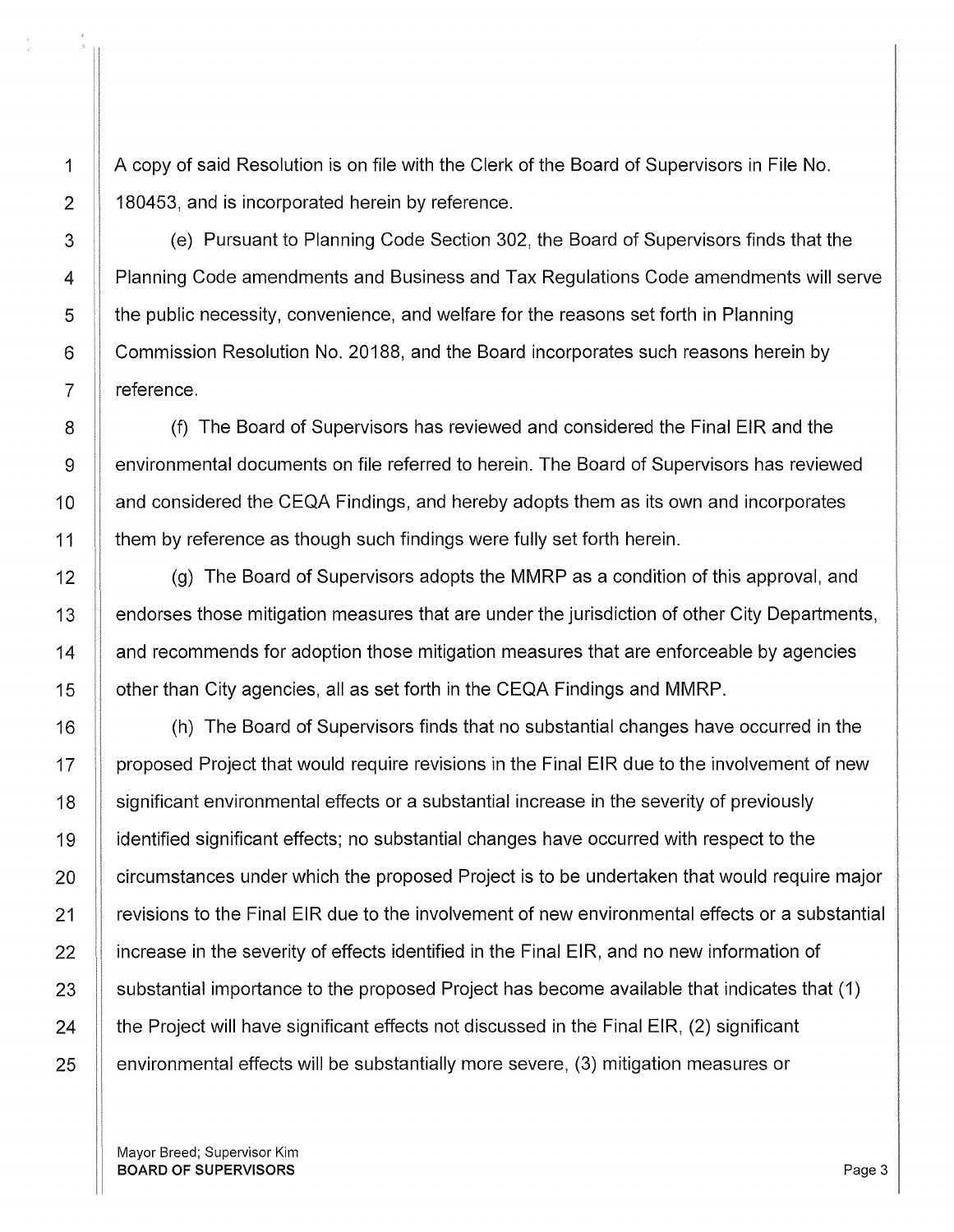1 alternatives found not feasible that would reduce one or more significant effects have become  $\parallel$  feasible or (4) mitigation measures or alternatives that are considerably different from those in **the Final EIR would substantially reduce one or more significant effects on the environment.** 

5 Section 2. The Business and Tax Regulations Code is hereby amended by revising | Sections 8 and 26, to read as follows:

#### **SEC. 8. METHOD OF APPEAL TO THE BOARD OF APPEALS.**

 $\parallel$  6  $\mu$  Except for variance decisions and permits issued by the Entertainment Commission **or its Director**, *and as otherwise specified in this Section 8*, appeals to the Board of Appeals shall **be taken within 15 days from the making or entry of the order or decision from which the** 12 || appeal is taken. Appeals of variance decisions shall be taken within 10 days.

**(b)** Appeals to the Board of Appeals of permit decisions made pursuant to Planning Code **Section 343 shall be taken within 10 days of the permit decision. This subsection (b) shall expire on the Sunset Date of Planning Code Section 343, as defined in that Section. Upon the expiration of this** *subsection, the City Attorney shall cause this subsection to be removed from the Business and Tax*  **Regulations Code.** 

 $\parallel$  (c) Appeals of actions taken by the Entertainment Commission or its Director on the 19 granting, denial, amendment, suspension, or revocation of a permit, or on denial of exceptions 20 from regulations for *an* Extended-Hours Premises Permit, shall be taken within 10 days from 21 the making of the decision. Nothing in this Section  $\delta$  is intended to require an appeal to the **Board of Appeals if any provision of Article 15, Article 15.1 (Entertainment Regulations Permit Audie 23** Audiense Provisions), or Article 15.2 (Entertainment Regulations for Extended-Hours  $\parallel$  Premises) of the Police Code governing these permits otherwise provides.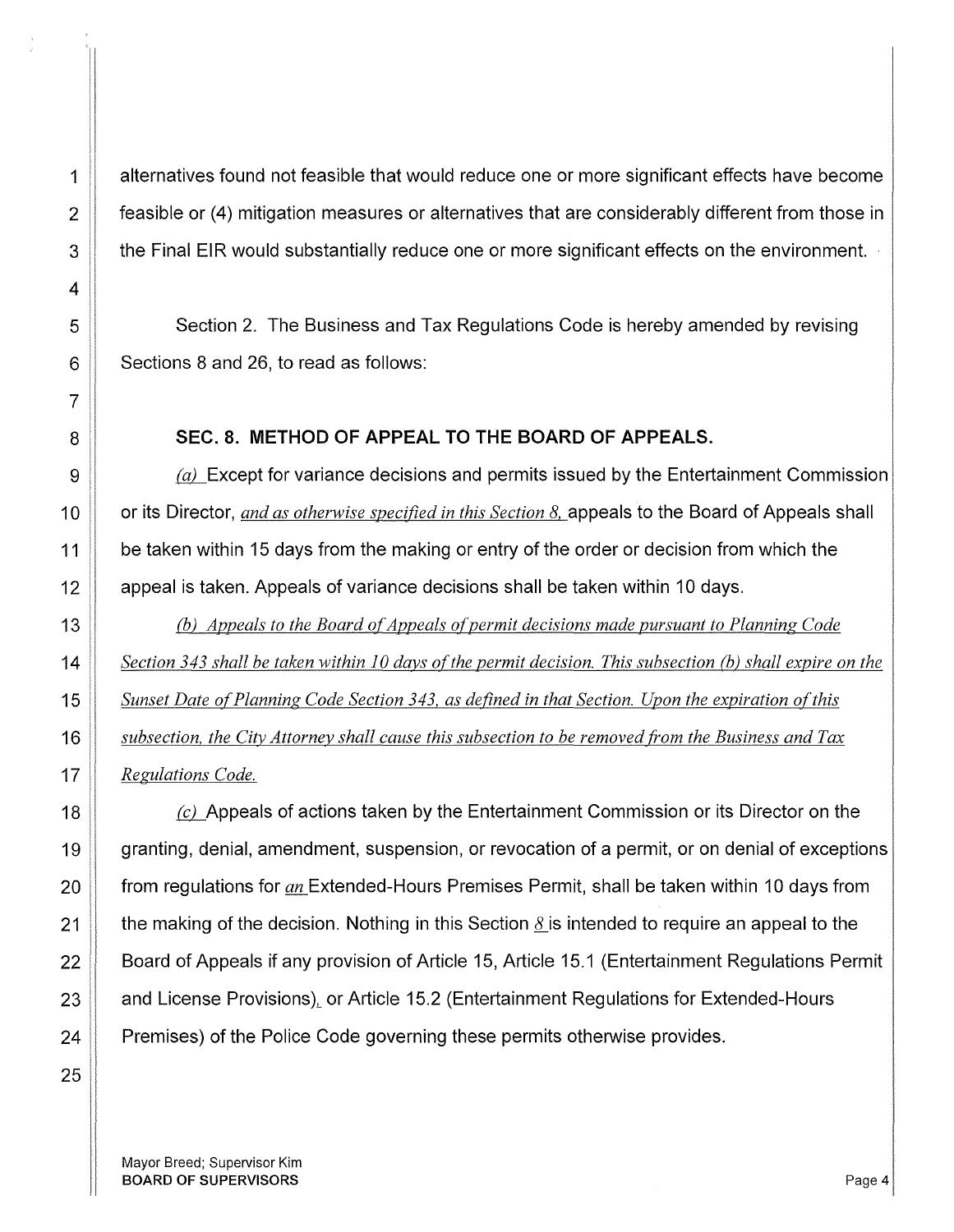$\parallel$  6  $\mu$  Appeals shall be taken by filing a notice of appeal with the Board of Appeals and **paying to said Board at such time a filing fee as follows:** 

**(al) Zoning Administrator, Planning Department, Director of Planning. 4 and Planning Commission.** 

 $\mathfrak{g}$   $\parallel$   $\qquad \qquad$  (*LA*) For each appeal from the Zoning Administrator's variance decision. | the fee shall be \$600.

 ||  $\sqrt{2B}$  For each appeal from any order, requirement, decision, or other **8** determination (other than a variance) made by the Zoning Administrator, the Planning **Department or Commission or the Director of Planning, including an appeal from disapproval**  $\parallel$  of a permit which results from such an action, the fee shall be \$600.

11 (b£) **Department of Building Inspection.** 

(..J.A.) For each appeal from a Department of Building Inspection denial,  $\parallel$  conditional approval, or granting of a residential hotel or apartment conversion permit, the fee shall be \$525.

**(i)** the same  $\left( \frac{2}{B} \right)$  and  $\left( \frac{2}{B} \right)$  are each appeal from the granting or denial of a building demolition- $\parallel$  or other permit (other than residential hotel conversion), the fee shall be \$175.

17  $\parallel$   $(3C)$  For each appeal from the imposition of a penalty only, the fee shall 18 be \$300.

(eJ) **Police Department and Entertainment Commission.** 

 $\parallel$  20  $\parallel$  7.4.) For each appeal from the denial or granting of a permit or license **issued by the Police Department, Entertainment Commission, or the Director of the**  $\parallel$  Entertainment Commission, to the owner or operator of a business, the fee shall be \$375; for  $\parallel$  each such permit or license issued to an individual employed by or working under contract to | a business, the fee shall be \$150.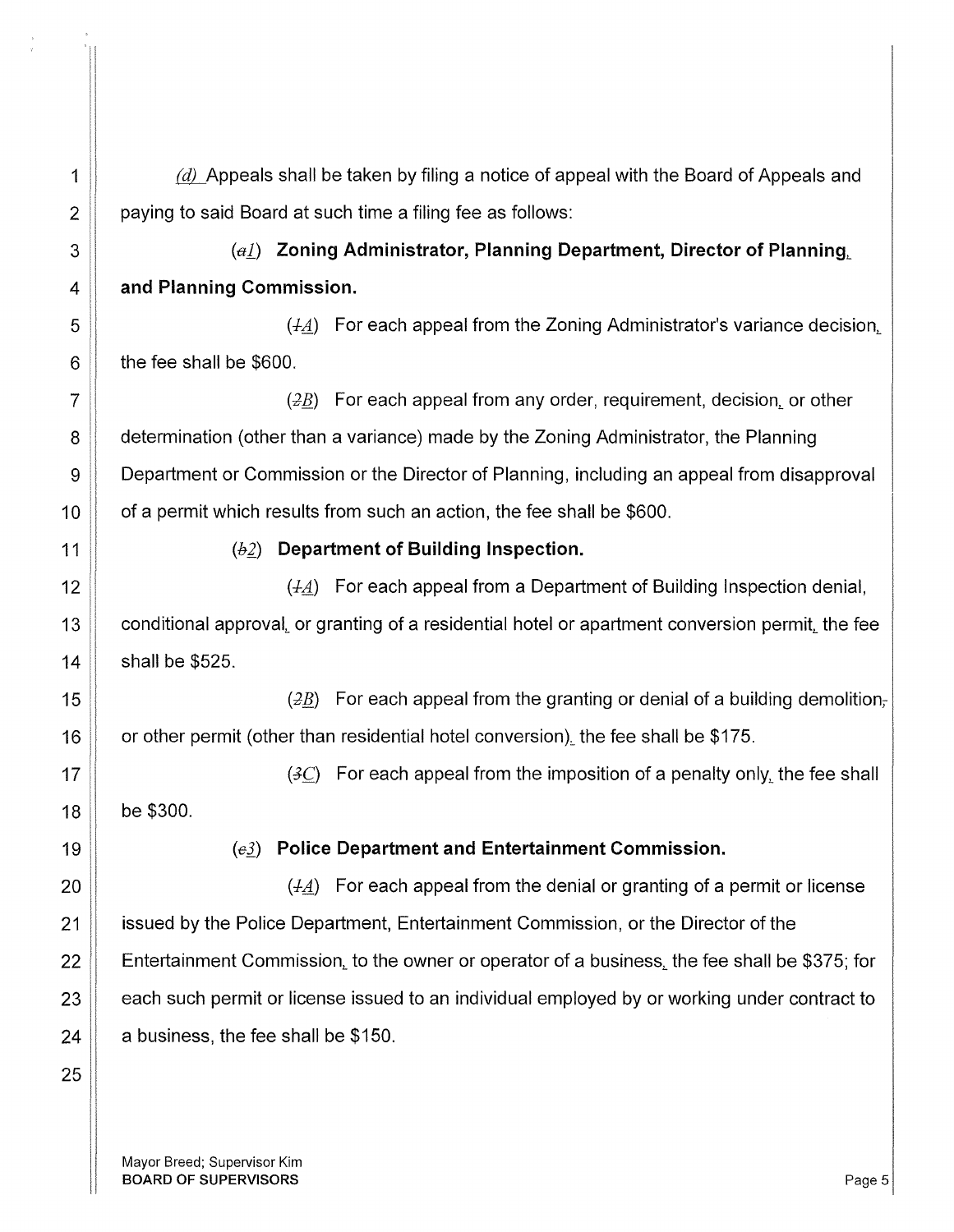1 ( $\parallel$   $(2B)$  For each appeal from the revocation or suspension of a permit or 2 **If License by the Police Department, Entertainment Commission, or the Director of the** 3 **Entertainment Commission, the fee shall be \$375 for an entity or individual.** 

4 (detail **Department of Public Works.** For each appeal from the decision of the 5 | Director of the Department of Public Works concerning street tree removal by a City agency,  $6$  | commission, or department, the fee shall be \$100.

7  $\parallel$  (es) For each appeal from any other order or decision, the fee shall be \$300.

8  $\parallel$  (f6) For requests for rehearing under Section 16 of this Article I, the fee shall  $9 \parallel$  be \$150.

10  $(g_7)$  For requests for jurisdiction, the fee shall be \$150.

11 (hs) An exemption from paying the full fee specified in S<sub>s</sub>ubsections  $(d)$  (1) *through (7)(a), (b), (c), (d), (e), (f), and (g)* herein may be granted upon the filing under penalty of **perigative 13** per periury of a declaration of indigency on the form provided and approved by the Board. All **A** agencies of the City and County of San Francisco are exempted from these fees.

25

# 15 *(i2)* **Additional Requirements.**

16  $\parallel$  16  $\parallel$  16  $\parallel$  16  $\parallel$  16  $\parallel$  16  $\parallel$  16  $\parallel$  16  $\parallel$  16  $\parallel$  16  $\parallel$  16  $\parallel$  16  $\parallel$  16  $\parallel$  16  $\parallel$  16  $\parallel$  16  $\parallel$  16  $\parallel$  16  $\parallel$  16  $\parallel$  16  $\parallel$  16  $\parallel$  16  $\parallel$  16  $\parallel$  16  $\parallel$  16  $\parallel$  16  $\parallel$  16  $\parallel$  16  $\$ 17 | rules of the Board of Appeals.

 $(22)$  On the filing of any appeal, the Board of Appeals shall notify in 19 Writing the department, board, commission, officer or other person from whose action the  $\parallel$  appeal is taken of such appeal. On the filing of any appeal concerning a structural addition to **an existing building, the Board of Appeals shall additionally notify in writing the property**  $\parallel$  owners of buildings immediately adjacent to the subject building.

23 ( $\exists$ C) *Except as otherwise specified in this subsection (d)(9)(C), t*<sup>The</sup> Board of 24 Appeals shall fix the time and place of hearing, which shall be not less than 10 nor more than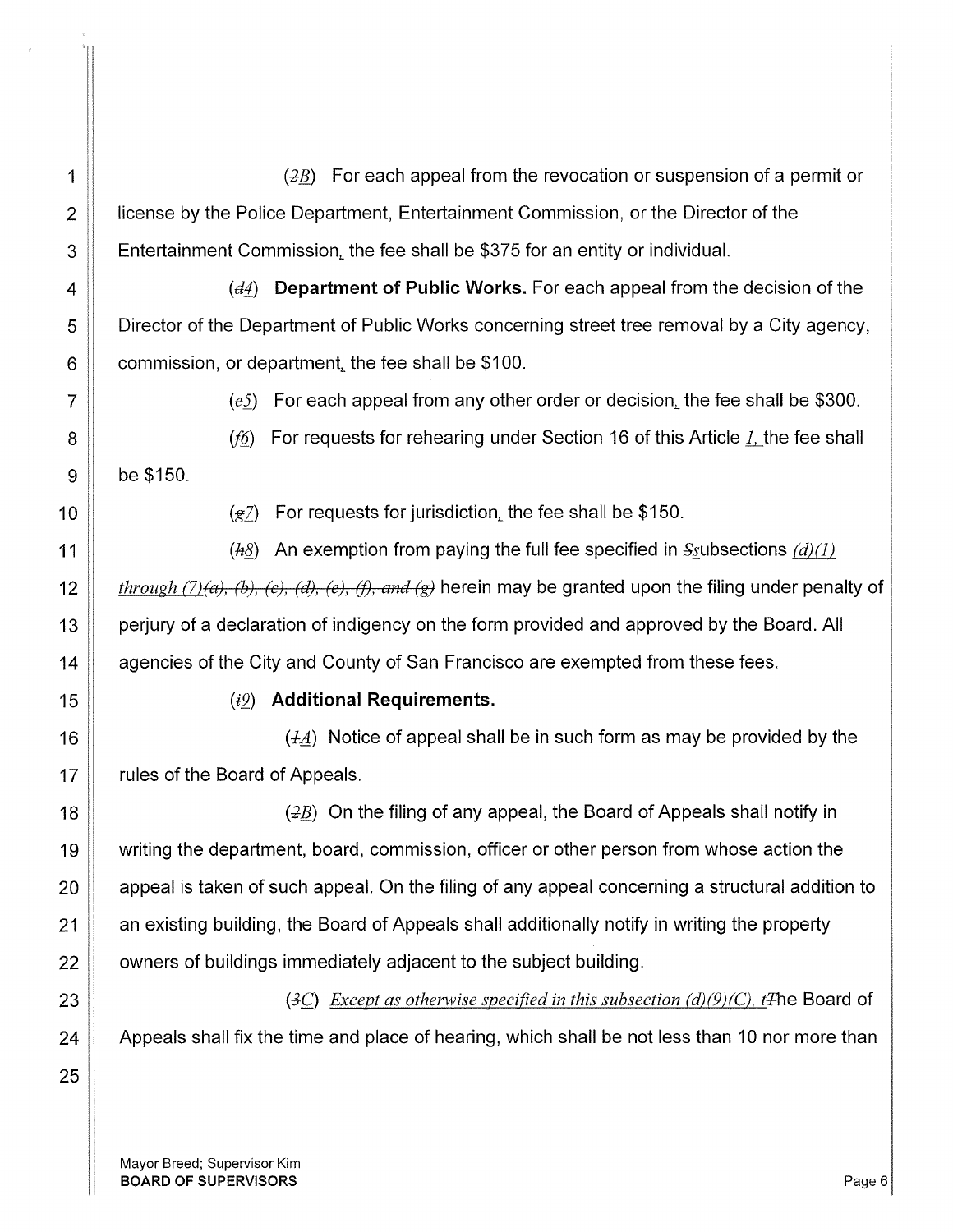$1 \parallel 45$  days after the filing of said appeal, and shall act thereon not later than 60 days after such  $2 \parallel$  filing or a reasonable time thereafter.

3  $\parallel$  3  $\parallel$   $\parallel$   $\parallel$   $\parallel$   $\parallel$  the case of a permit issued by the Entertainment 4 Commission or its Director, the Board of Appeals shall set the hearing not less than 15 days  $5$  | after the filing of said appeal, shall act thereon not more than 30 days after such filing, and  $6 \parallel$  shall not entertain a motion for rehearing.

*(ii) In the case o(a decision on a permit application made pursuant to Planning Code Section 343, the Board of Appeals shall set the hearing not less than 10 davs after the filing of said appeal, shall act thereon not more than 30 days after such filing, and shall not entertain a motion for rehearing. This subsection (d)(9)(C)(ii) shall expire on the Sunset Date of Planning Code* **Section 343, as defined in that Section.** Upon the expiration of this subsection, the City Attorney shall *cause this subsection to be removed from the Business and Tax Regulations Code.* 

13  $\parallel$  (4D) With respect to any decision of the Board of Appeals related to any 14 T "dwelling" in which "protected class members" are likely to reside (each as defined in 15 Administrative Code Chapter 87), the Board of Appeals shall comply with the requirements of 16 Administrative Code Chapter 87 which requires, among other things, that the Board of 17 Appeals not base any decision regarding the development of such units on information which 18 **may be discriminatory to any member of a "protected class."** 

 $\parallel$   $\qquad \qquad$   $\qquad$  (5E) Pending decision by the Board of Appeals, the action of such **department, board, commission, officer or other person from which an appeal is taken, shall**  $\parallel$  be suspended, except for: (*i*) actions of revocation or suspension of permit by the Director of **Public Health when determined by the Director to be an extreme public health hazard;** (*ii*) 23 | actions by the Zoning Administrator or Director of the Department of Building Inspection 24 Stopping work under or suspending an issued permit; *(iii)* actions of suspension or revocation **by the Entertainment Commission or the Director of the Entertainment Commission when the**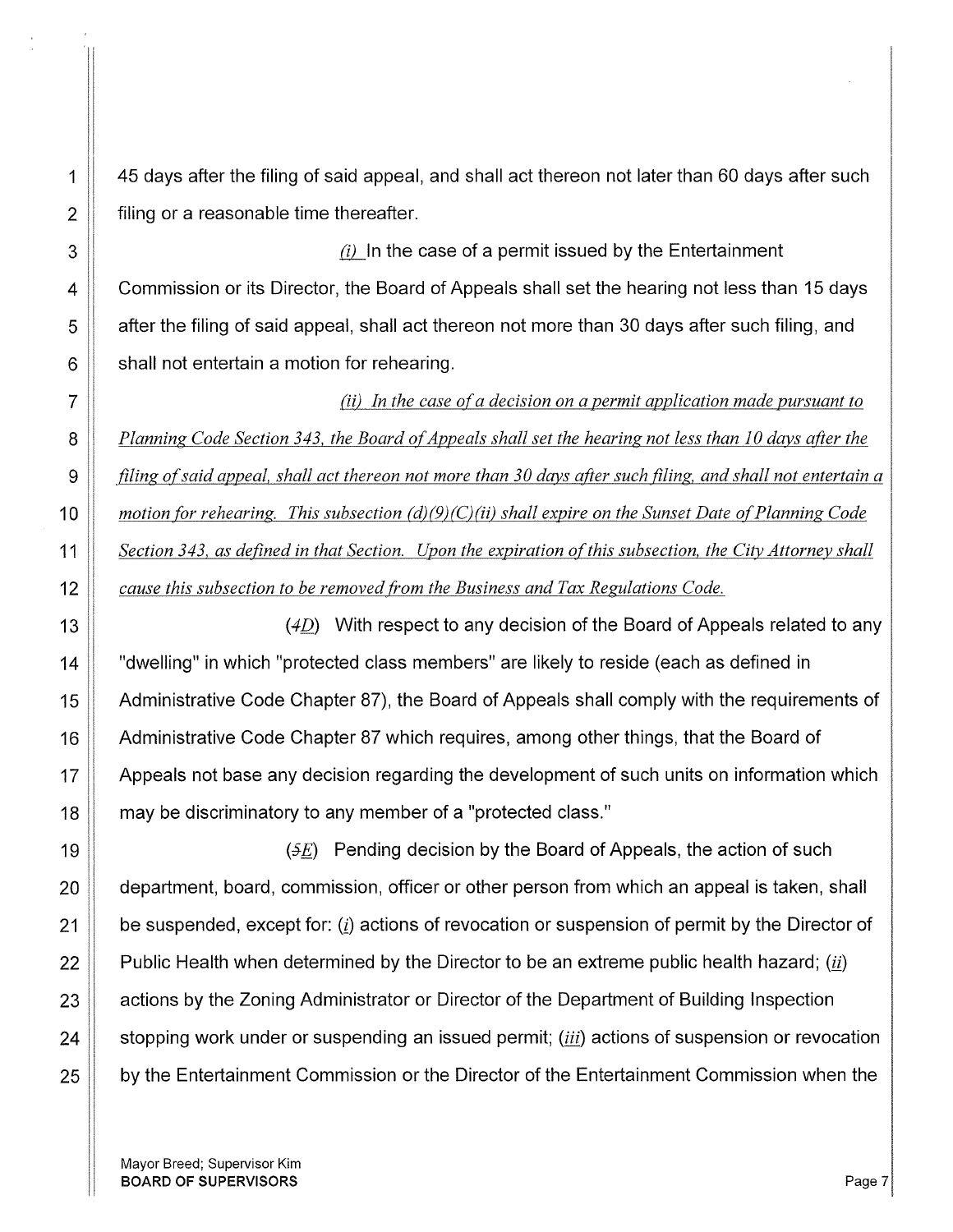1 suspending or revoking authority determines that ongoing operation of the activity during the 2  $\parallel$  appeal to the Board of Appeals would pose a serious threat to public safety; and *(iv)* actions of 3 **the Director of the Office of Cannabis awarding a Temporary Cannabis Business Permit.** 

## SEC. 26. FACTS TO BE CONSIDERED BY DEPARTMENTS.

(a) Subject to &~ubsection (b) *below,* in the granting or denying of any permit, or the revoking or the refusing to revoke any permit, the granting or revoking power may take into consideration the effect of the proposed business or calling upon surrounding property and upon its residents, and inhabitants thereof; and in granting or denying said permit, or revoking or refusing to revoke a permit, may exercise its sound discretion as to whether said permit should be granted, transferred, denied, or revoked.

\* \* \* \*

*(e) Notwithstanding subsection (a), the provisions of Planning Code Section 343 shall govern actions taken on the granting, denial, amendment, suspension, and revocation of permits regulated under that Section 343, not the standards set forth in subsection (a) of this Section 26. This subsection (e)* shall become operative upon receipt of preliminary approval of Planning Code Section 343 by the *California Department o[Housing and Community Development under California Government Code Section 66202. This subsection shall expire by the operation oflaw in accordance with the provisions of Planning Code Section 343 (k). Upon its expiration, the City Attorney shall cause this subsection to be removed from the Business and Tax Regulations Code.* 

23 | Section 3. The Planning Code is hereby amended by adding Section 343, to read as 24 || follows:

## 25 *SEC. 343. CENTRAL SOMA HOUSING SUSTAINABILITY DISTRICT.*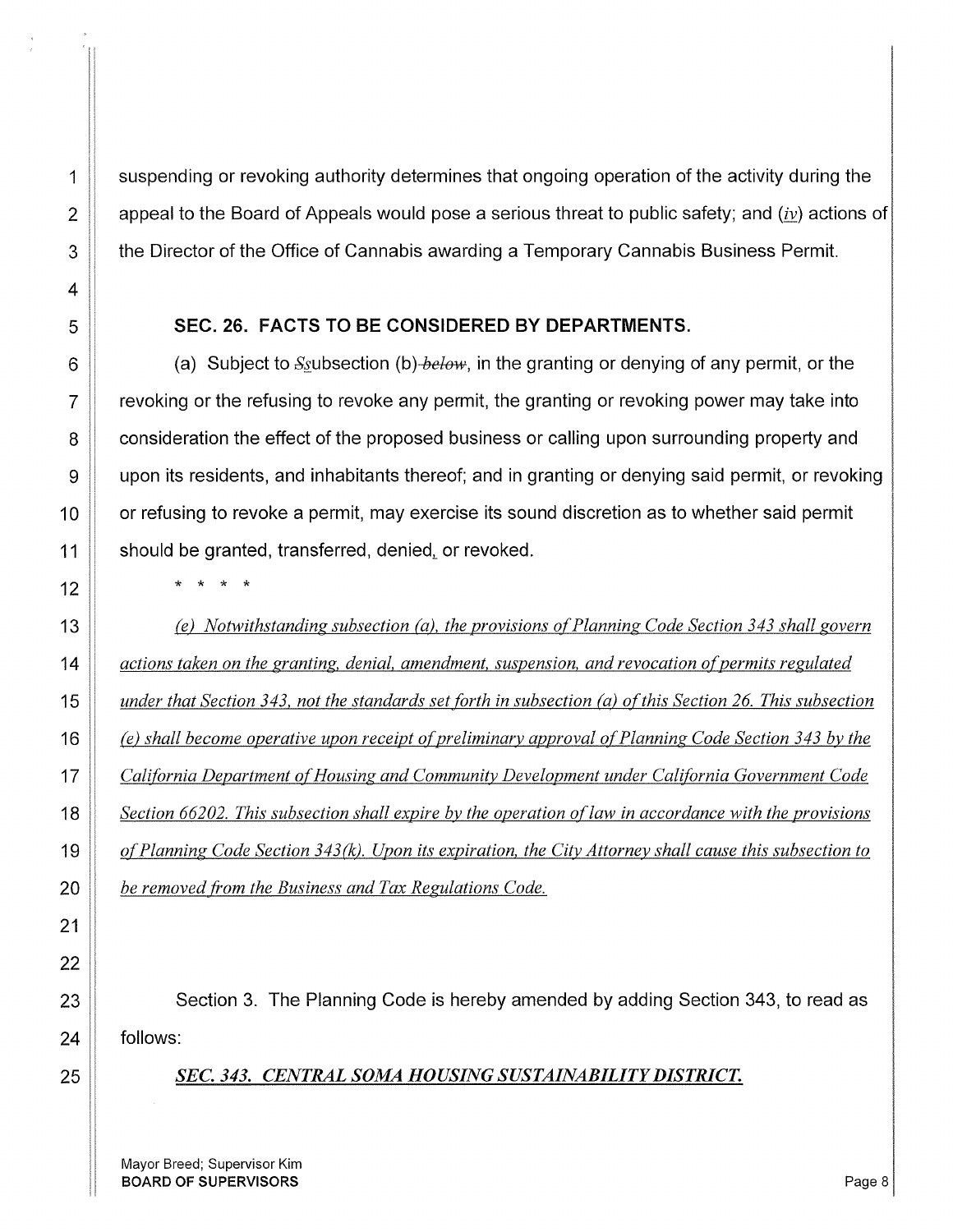|    | (a) <b>Purpose.</b> This Section 343 establishes a Housing Sustainability District within the Central    |
|----|----------------------------------------------------------------------------------------------------------|
| 2  | SoMa Plan Area ("Central SoMa Housing Sustainability District" or "Central SoMa HSD") under              |
| 3  | California Government Code Sections 66200 et seq. The purpose of the Central SoMa Housing                |
| 4  | Sustainability District is to encourage the provision of on-site affordable housing in new residential   |
| 5  | and mixed-use projects in Central SoMa by providing a streamlined, ministerial approval process for      |
| 6  | such projects. The Central SoMa Plan anticipates that 33% of all new residential units produced          |
| 7  | within the Plan Area will be permanently affordable to households of very low, low, or moderate          |
| 8  | income. This Section 343 sets forth eligibility criteria, design review standards, and entitlement and   |
| 9  | approval procedures for projects seeking approval pursuant to the requirements of the Central SoMa       |
| 10 | Housing Sustainability District.                                                                         |
| 11 | (b) <b>Geography.</b> The Central SoMa Housing Sustainability District shall include all parcels         |
| 12 | within the Central SoMa Special Use District, which is defined in Section 249.78(b). The entirety of the |
| 13 | Central SoMa Special Use District is an "eligible location," as that term is defined in California       |
| 14 | Government Code Section 66200(e).                                                                        |
| 15 | (c) Relationship to Other Planning Code Provisions. Except as otherwise provided in this                 |
| 16 | Section 343, all provisions of the Planning Code, including Section 249.78, that would be applicable to  |
| 17 | projects approved pursuant to this Section 343 shall apply to such projects. In the event of a conflict  |
| 18 | between other provisions of the Planning Code and this Section, this Section shall control.              |
| 19 | (d) Eligibility. Projects seeking approval pursuant to this Section 343 shall meet all of the            |
| 20 | following requirements:                                                                                  |
| 21 | The project is located in a zoning district that principally permits residential uses.                   |
| 22 | The project proposes no less than 50 dwelling units per acre, and no more than 750                       |
| 23 | dwelling units per acre.                                                                                 |
| 24 | (3) A majority of the project's gross square footage is designated for residential uses.                 |
| 25 | All non-residential uses must be principally permitted in the underlying zoning district and any         |
|    |                                                                                                          |

Mayor Breed; Supervisor Kim **BOARD OF SUPERVISORS** Page 9

 $\bar{\bar{z}}$ 

 $\frac{1}{\epsilon}$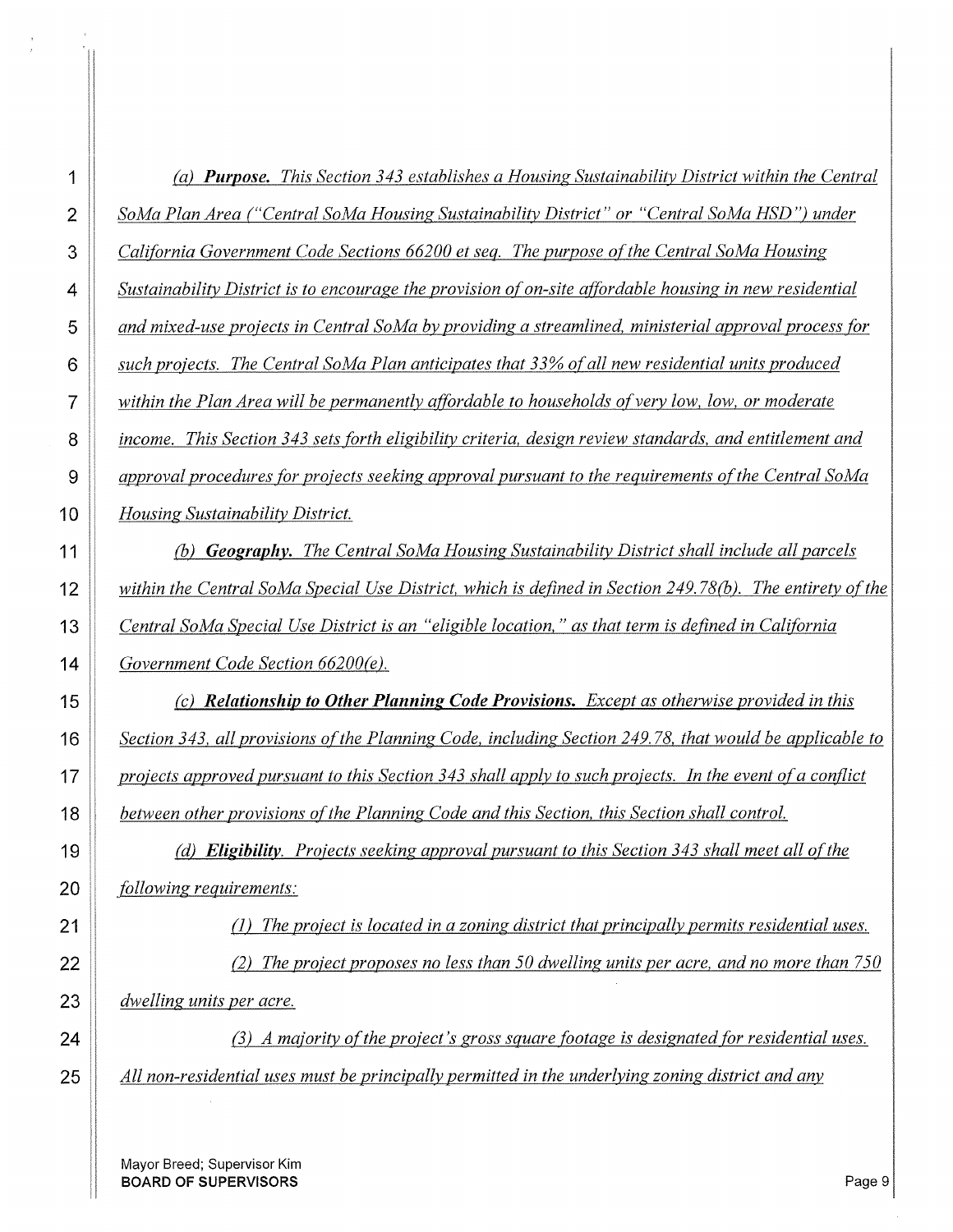*applicable special use district{s), and may not include greater than 24,999 gross square teet ofotfice space that would be subject to the annual limit on office development set forth in Sections 32I et seq. (4) The project does not exceed a height ofi60 teet, except that any project whose principal use is housing, where all such housing is restricted for a minimum of 55 years as affordable* **.for "persons and families of low or moderate income," as defined in California Health & Safety Code** *Section 50093, shall be deemed to satisfY this subsection (c)(4) regardless ofheight.*  {5) *!{the project sponsor seeks a density bonus pursuant to California Government Code Section 659I5 et seq., the project sponsor demonstrates to the satisfaction ofthe Planning Department that the project would not result in a significant shadow impact.*  **(6)** The project is not located on a lot containing a structure listed as a designated *landmark pursuant to Article 10 of the Planning Code or a contributory or significant structure pursuant to Article 11 of the Planning Code.* **(a)** The project **provides no less than 10% of its dwelling units as units affordable** to very low or low income families, using one ofcomplies with *the following* methodsaffordability 15 | requirements, as applicable. !&\_~Projects *subject to Section 4I5,* by electing to shall *comply with Section 4I5 by choosing the On-Site Affordable Housing Alternative under Sections 4I5.5(g)(l )(A)-ef*   $\parallel$  415.5(g)(1)(D); or, and shall provide no less than 10% of dwelling units as units affordable to **very low or low income families. .** *(B)* For pProjects not subject to Section 415 shall provide no less than 10% **of dwelling units as units affordable to very low or low income families**, by entering into a *regulatory agreement with the City that contains the terms specified in Section 206.6(f). (8) The project does not demolish, remove, or convert to another use any existing dwelling unit{s).*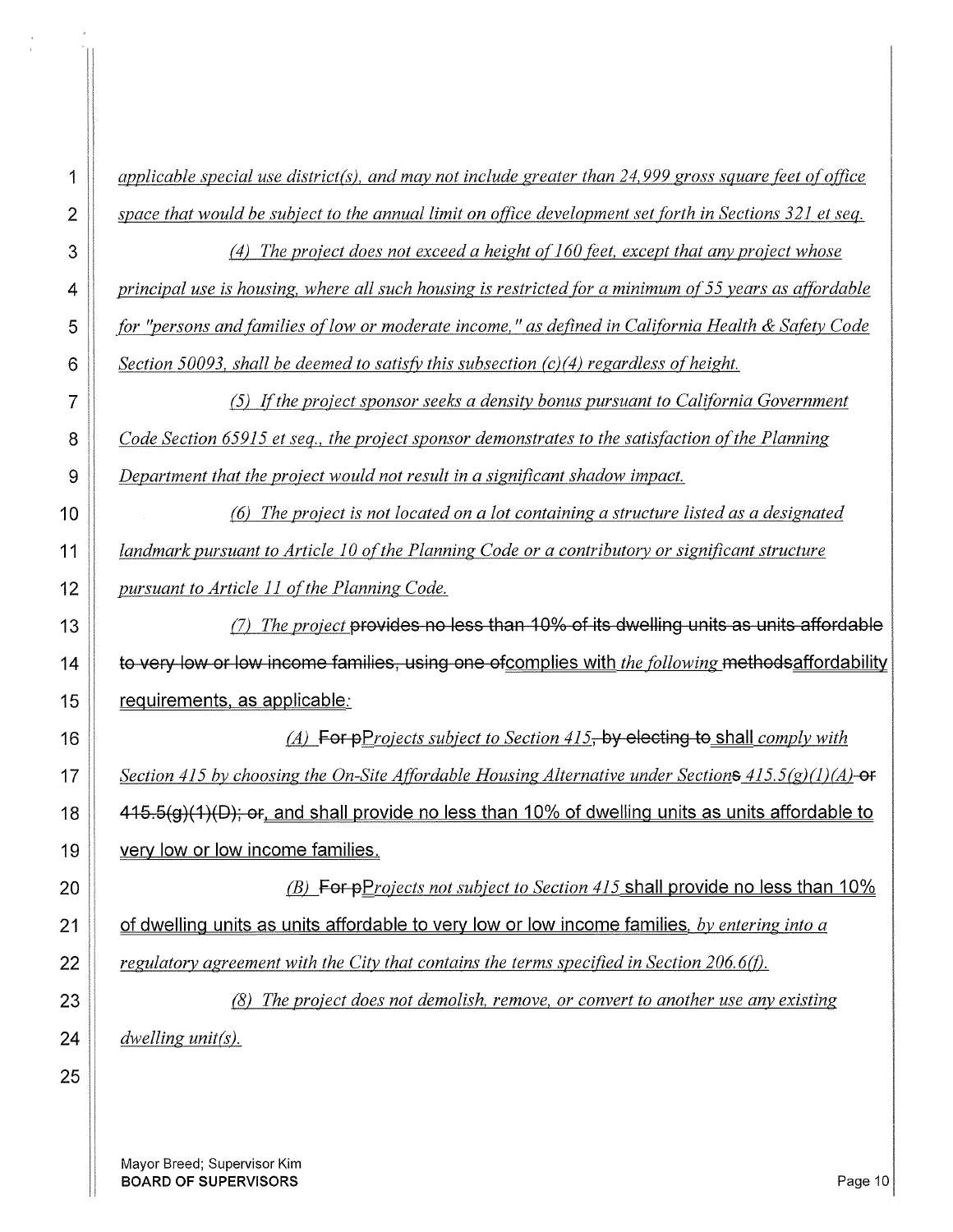| 1  | The project complies with all applicable zoning and any adopted design review                          |
|----|--------------------------------------------------------------------------------------------------------|
| 2  | standards.                                                                                             |
| 3  | (10) The project sponsor complies with all Mitigation Measures in the Central SoMa                     |
| 4  | Environmental Impact Report (Central SoMa EIR) that the Planning Department determines are             |
| 5  | <i>applicable to the project.</i>                                                                      |
| 6  | The project sponsor certifies that the project will comply with all applicable                         |
| 7  | requirements of California Government Code Section $66201(f)(4)$ .                                     |
| 8  | (12) The project shall comply with Government Code Section $66201(f)(5)$ .                             |
| 9  | $(13)$ A project is not deemed to be for residential use if it is infeasible for actual use as         |
| 10 | a single or multifamily residence.                                                                     |
| 11 | (e) Approving Authority. The Planning Department is the approving authority designated to              |
| 12 | review permit applications for compliance with this Section 343.                                       |
| 13 | (f) Application.                                                                                       |
| 14 | (1) Prior to submittal of an application for required approvals from the Planning                      |
| 15 | Department, a project sponsor seeking to apply pursuant to this Section 343 shall submit an            |
| 16 | application for a preliminary project assessment (PPA), pursuant to Planning Department procedures.    |
| 17 | (2) In addition to any requirements under other provisions of this Code for submittal of               |
| 18 | application materials, an application under this Section 343 shall be submitted to the Department on a |
| 19 | form prescribed by the Department and shall include at minimum the following materials:                |
| 20 | (A) A full plan set, including site plan, elevations, sections, and floor plans,                       |
| 21 | showing total number of units, and number of and location of units affordable to very low or low       |
| 22 | income households;                                                                                     |
| 23 | (B) All documentation required by the Department in its response to the project                        |
| 24 | sponsor's previously-submitted PPA application;                                                        |
| 25 | Documentation sufficient to support determinations that:                                               |
|    |                                                                                                        |

Mayor Breed; Supervisor Kim **BOARD OF SUPERVISORS** Page 11

 $\bar{a}$ 

 $\mathbb{N}$ 

 $\frac{1}{\sigma}$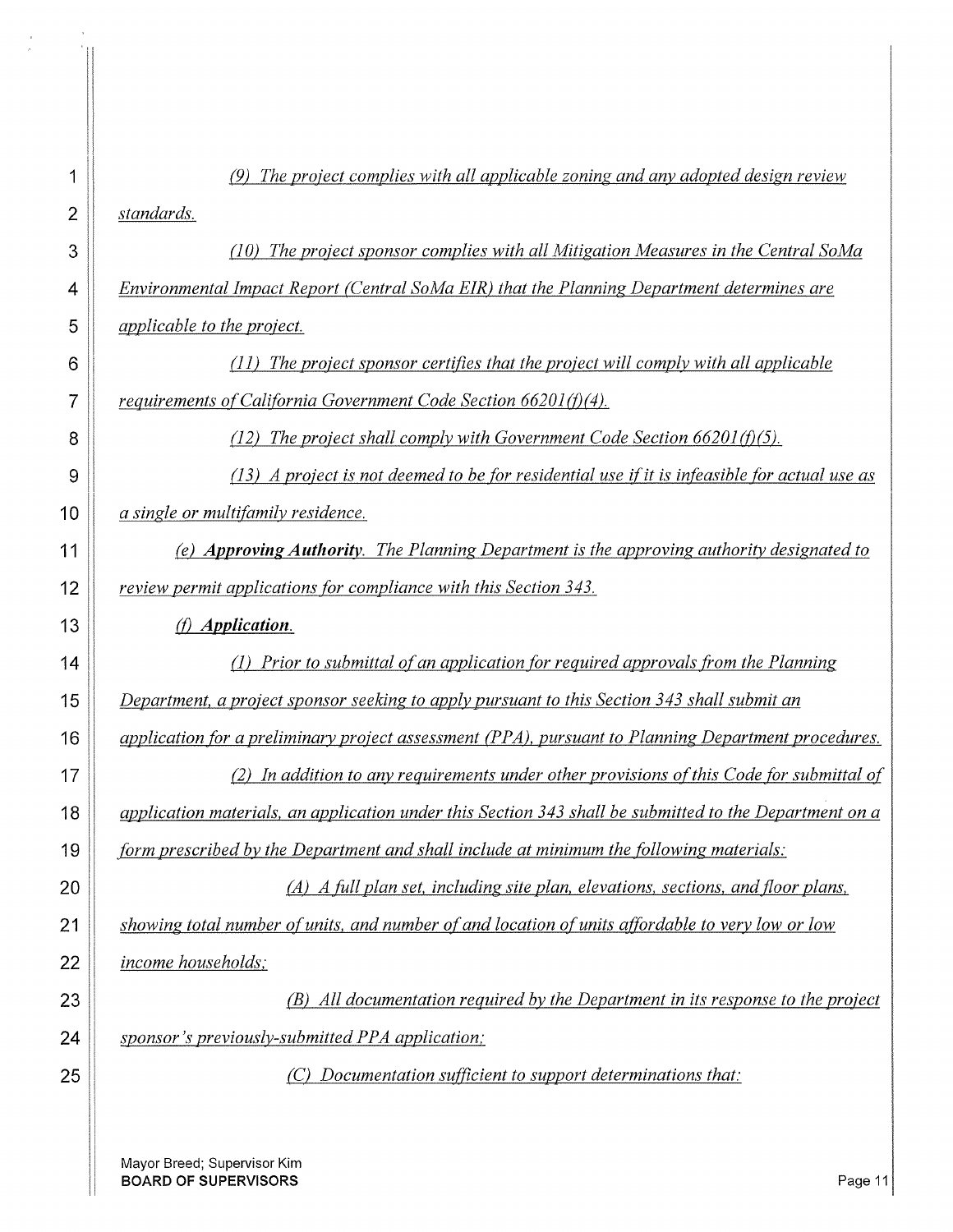|    | (i) the project meets all applicable zoning and any adopted design                                          |
|----|-------------------------------------------------------------------------------------------------------------|
| 2  | review standards;                                                                                           |
| 3  | (ii) the project sponsor will implement any and all Mitigation Measures                                     |
| 4  | in the Central SoMa EIR that the Planning Department determines are applicable to the project,              |
| 5  | <i>including but not limited to the following:</i>                                                          |
| 6  | a. An agreement to implement any and all Mitigation Measures                                                |
| 7  | in the Central SoMa EIR that the Planning Department determines are applicable to the project; and          |
| 8  | b. Scope(s) of work for any studies required as part of any and all                                         |
| 9  | Mitigation Measures in the Central SoMa EIR that the Planning Department determines are applicable          |
| 10 | to the project. An application pursuant to this Section 343 shall not be deemed complete until such         |
| 11 | studies are completed to the satisfaction of the Environmental Review Officer.                              |
| 12 | (iii) the project sponsor will comply with subsections (d)(10) and (d)(11)                                  |
| 13 | of this Section 343.                                                                                        |
| 14 | $(g)$ <b>Decision and Hearing.</b> The Department shall exercise ministerial approval of projects that      |
| 15 | meet all the requirements in this Section 343. Section 329 of this Code shall not apply to projects that    |
| 16 | are approved pursuant to this Section 343.                                                                  |
| 17 | (1) <b>Hearing.</b> The Planning Department shall conduct an informational public hearing                   |
| 18 | for all projects that are subject to this Section 343 within 100 days of receipt of a complete application, |
| 19 | as defined in subsection (f).                                                                               |
| 20 | <b>Decision.</b> Within 120 days of receipt of a complete application, as defined in                        |
| 21 | subsection (f), the Planning Director or the Director's designee shall issue a written decision             |
| 22 | approving, disapproving, or approving subject to conditions, the project. The applicant and the             |
| 23 | Department may mutually agree to extend this 120-day period. If no written decision is issued within        |
| 24 | 120 days of the Department's receipt of a complete application, or within the period mutually agreed        |
| 25 | upon by the Department and applicant, the project shall be deemed approved. The Planning Director           |

 $\bar{\bar{x}}$ 

 $\frac{1}{2}$ 

 $\bar{\bar{z}}$ 

 $\hat{\mathbf{r}}$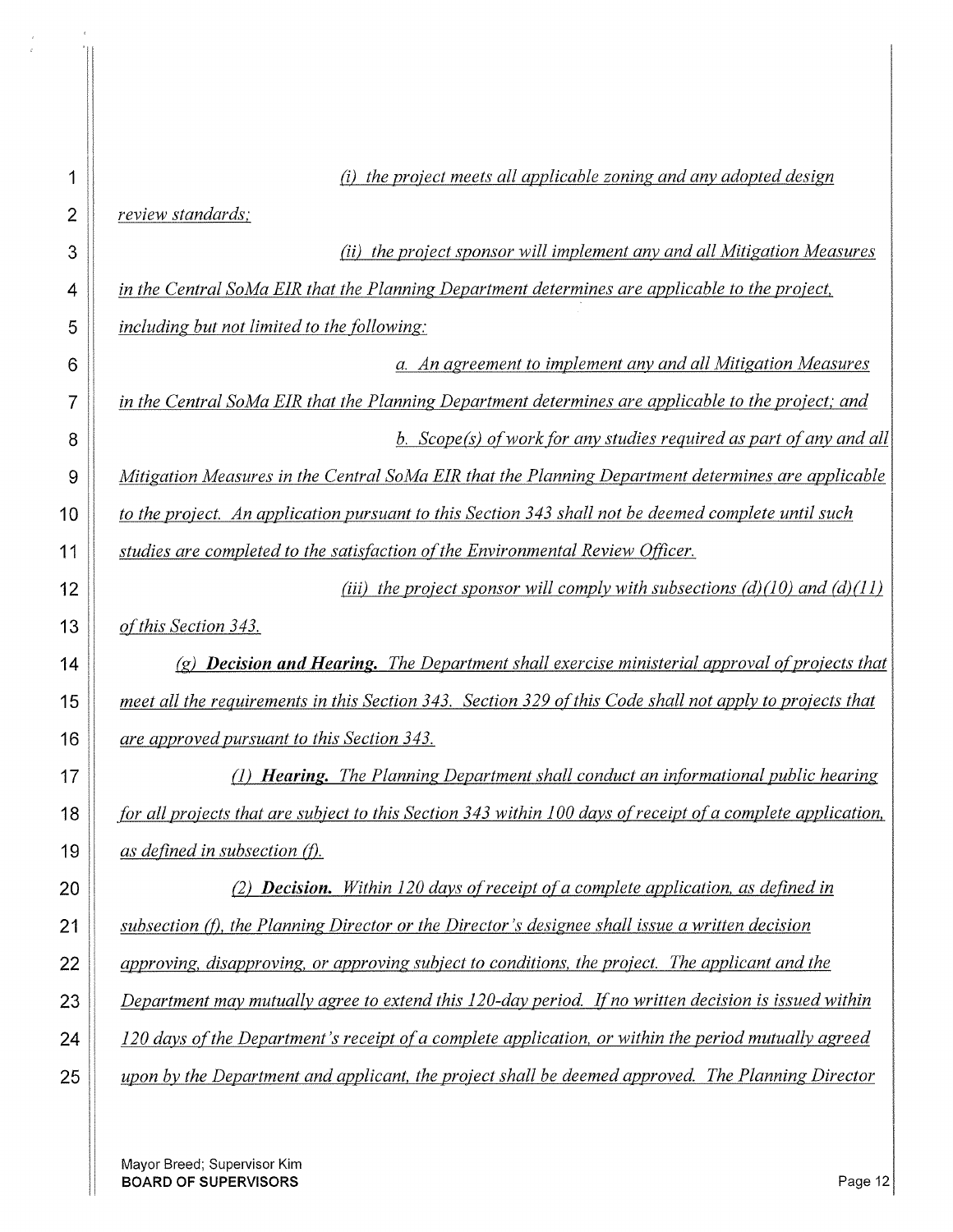*or the Director's designee shall include any certifications required by California Government Code Section 66205(e) in a copy of the written decision. (3) Grounds {or Permit Denial. The Department may deny a Central SoMa HSD project application only for one or more of the following reasons: (A) The proposed project does not fitlly comply with this Section 343, including but not limited to meeting all adopted design review standards and demonstrating compliance with all applicable Mitigation Measures in the Central SoMa EIR that the Department determines are applicable to the project. (B) The project sponsor has not submitted all of the information or paid any* $\theta$ *application fee required by this Section 343 and necessary [or an adequate and timely design review or assessment of potential impacts on neighboring properties. (C) The Department determines, based upon substantial evidence in light of the whole record of the public hearing on the project, that a physical condition on the site of development that was not known and could not have been discovered with reasonable investigation at the time the application was submitted would have a specific adverse impact upon the public health or safety and that there is no feasible method to satisfactorily mitigate or avoid the specific adverse impact. As used in this subsection (g)(3)(C), "specific adverse impact" means a significant, quantifiable, direct, and unavoidable impact based on identified objective written public health or safety standards, policies, or conditions, as in existence at the time the application is deemed complete. (4) Appeal. The procedures for appeal to the Board of Appeals of a decision by the Department under this Section 343 shall be as set forth in Section 8 of the Business and Tax Regulations Code. (5) Discretionary Review. No requests [or discretionary review shall be accepted by ii* the Planning Department or heard by the Planning Commission or Board of Appeals-for projects *projects subject to this Section 343.* **As long as the Planning Commission has delegated its authority to**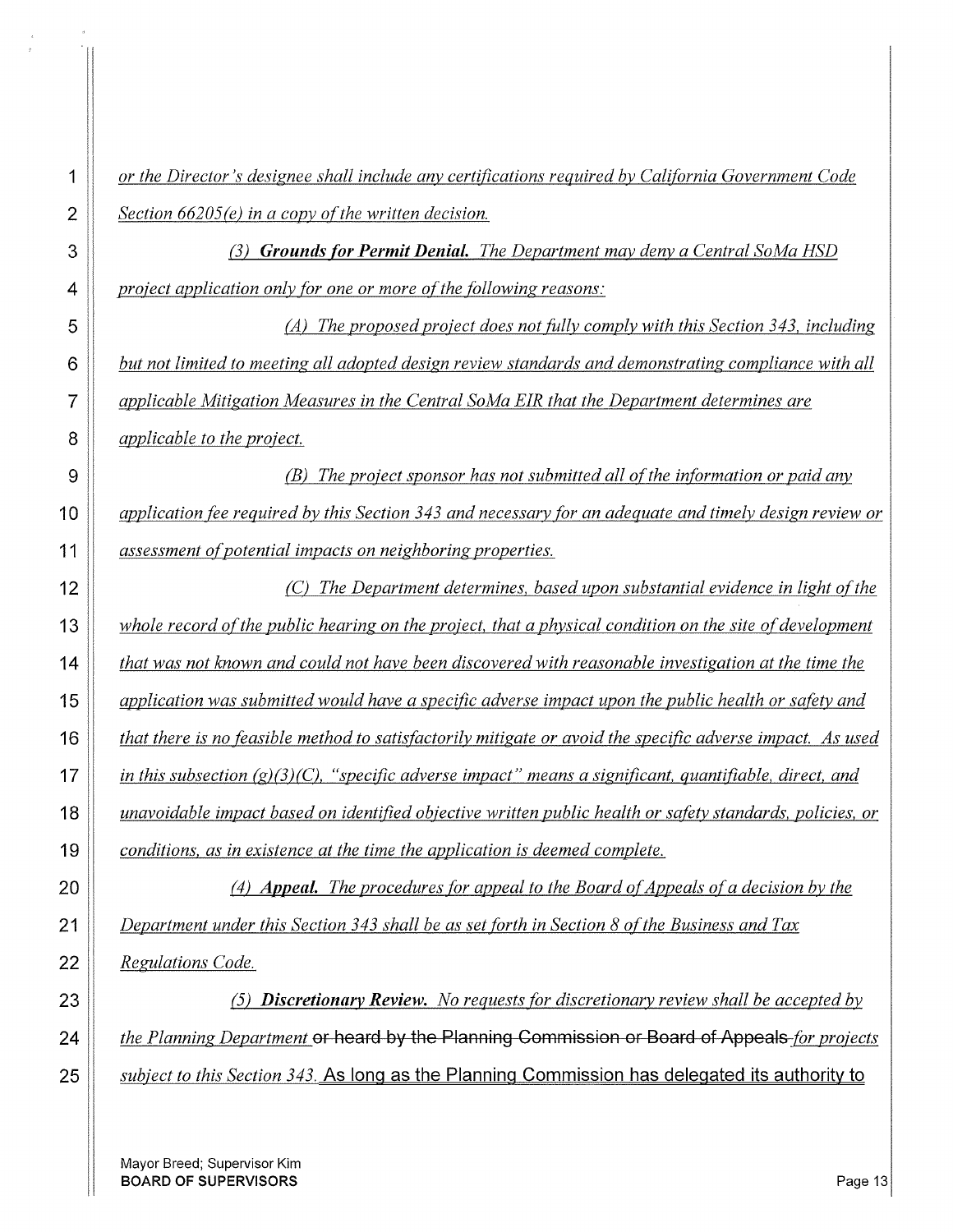1 the Planning Department to review applications for projects subject to this Section 343, the **Planning Commission shall not hold a public hearing for discretionary review of projects** 3 Subject to this Section 343.

 $\parallel$   $\qquad$   $\qquad$   $\qquad$   $\qquad$  Progress Requirement. The project sponsor of any project approved 5 | pursuant to this Section 343 shall obtain the first site or building permit for the project from the  $6 \parallel$  Department of Building Inspection within 36 months of the Department's issuance of a written  $\parallel$  decision pursuant to subsection (g)(2) of this Section 343. If the project sponsor has not **8 obtained the first site or building permit from the Department of Building Inspection within 36 Months, then as soon as is feasible after** 36 months has elapsed, the Planning Director shall **||** hold a hearing requiring the project sponsor to report on the status of the project, to determine 11 Whether the project sponsor has demonstrated good faith in its effort to obtain the first site or **building permit for the project. If the Planning Director finds that the project sponsor has not demonstrated good faith in its efforts to obtain the first site or building permit for the project, the Planning Director shall revoke the approvals for the project. Factors in determining whether the project sponsor has demonstrated good faith in its efforts include, but are not**   $\parallel$  limited to, whether any delays are the result of conditions outside the control of the project  $\parallel$  sponsor and whether changes in the financing of the project are necessary in order for **construction to proceed. Expiration of approval.** Approval of a project pursuant to this 19 Section 343 shall expire if the project sponsor has not procured a building permit or site permit **for construction of the project within** 30 months of the date of the Department's issuance of a  $\parallel$  written decision pursuant to subsection (g)(2) of this Section 343. If the Planning Director finds  $\parallel$  that the project sponsor has demonstrated good faith in its efforts to obtain the first site or | building permit for the project, the Planning Director may extend the approval for the project  $\parallel$  for a maximum of six additional months. Such deadline shall additionally be extended in the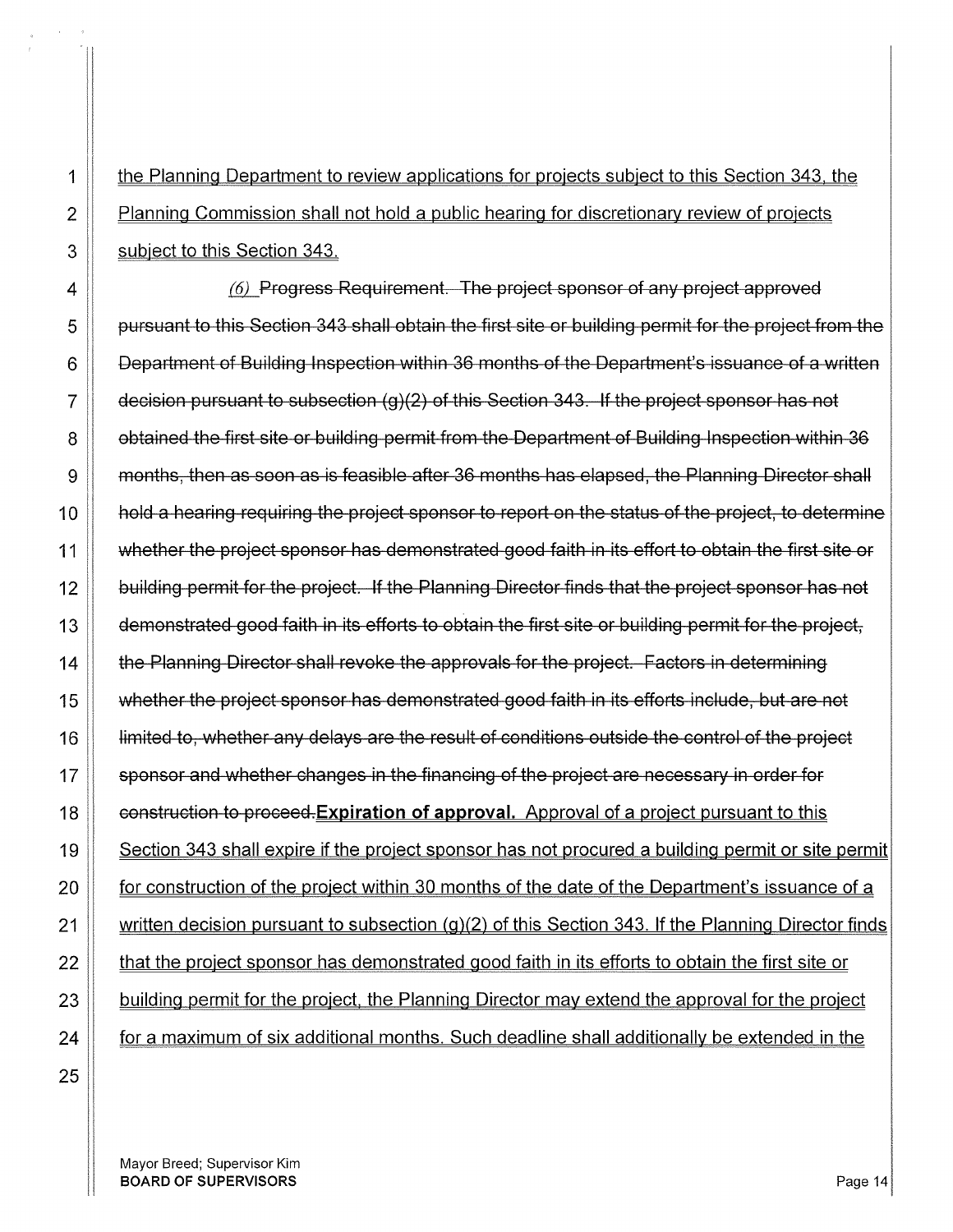**1 event of any appeal of such approval for the duration of the appeal, and in the event of i** litigation seeking to invalidate the approval for the duration of the litigation.

**(b)** *(h)* **Design Review Standards.** Projects subject to this Section 343 shall be reviewed for *compliance with the design standards set fOrth in the San Francisco Urban Design Guidelines and the Central SoMa Plan's Guide to Urban Design, which are on file with the Planning Department, as approved by the CalifOrnia Department of Housing and Community Development.* 

*(i) District A(fordability Requirement. At the request o{the CalifOrnia Department of Housing and Community Development, the Planning Department shall demonstrate that at least 20% ofthe residential units constructed in the Central SoMa Housing Sustainability District during the life o{the District and pursuant to this Section 343 will be atfprdable to very low, low-, and moderate-income households and subject to a recorded atfordability restriction {Or at least 55 years.* 

**(j)** *Monitoring and Enforcement. The Planning Department shall include, as conditions of approval of all projects approved pursuant to this Section 343, monitoring and enforcement provisions to ensure that the project meets all labor and wage requirements and complies with all identified applicable mitigation measures. Projects fOund to be in violation ofany o{these conditions shall be subject to the Administrative Enforcement Procedures in Section 176.1 o{this Code, including iinitiation of abatement proceedings or referral to the City Attorney or District Attorney for prosecution, if not corrected within 90 days ofservice of any notice of violation issued under Section 176.1 (c). Conditions ofapproval shall include, but are not limited to:* 

*(I) A project sponsor shall submit weekly reports to the O([ice ofLabor Standards Enforcement, certifYing that a project approved pursuant to this Section 343 is complying with subsections (d)(l1) and (d)(l2), if applicable to the project. Projects found to be in violation of subsections (d)(ll) and (d)(l2) shall be subject to penalties pursuant to Section 1741 ofthe Labor Code, in addition to any penalties assessed pursuant to Section 176.1 ofthis Code. All penalties shall be paid prior to issuance oft he project's First Certificate of Occupancy.*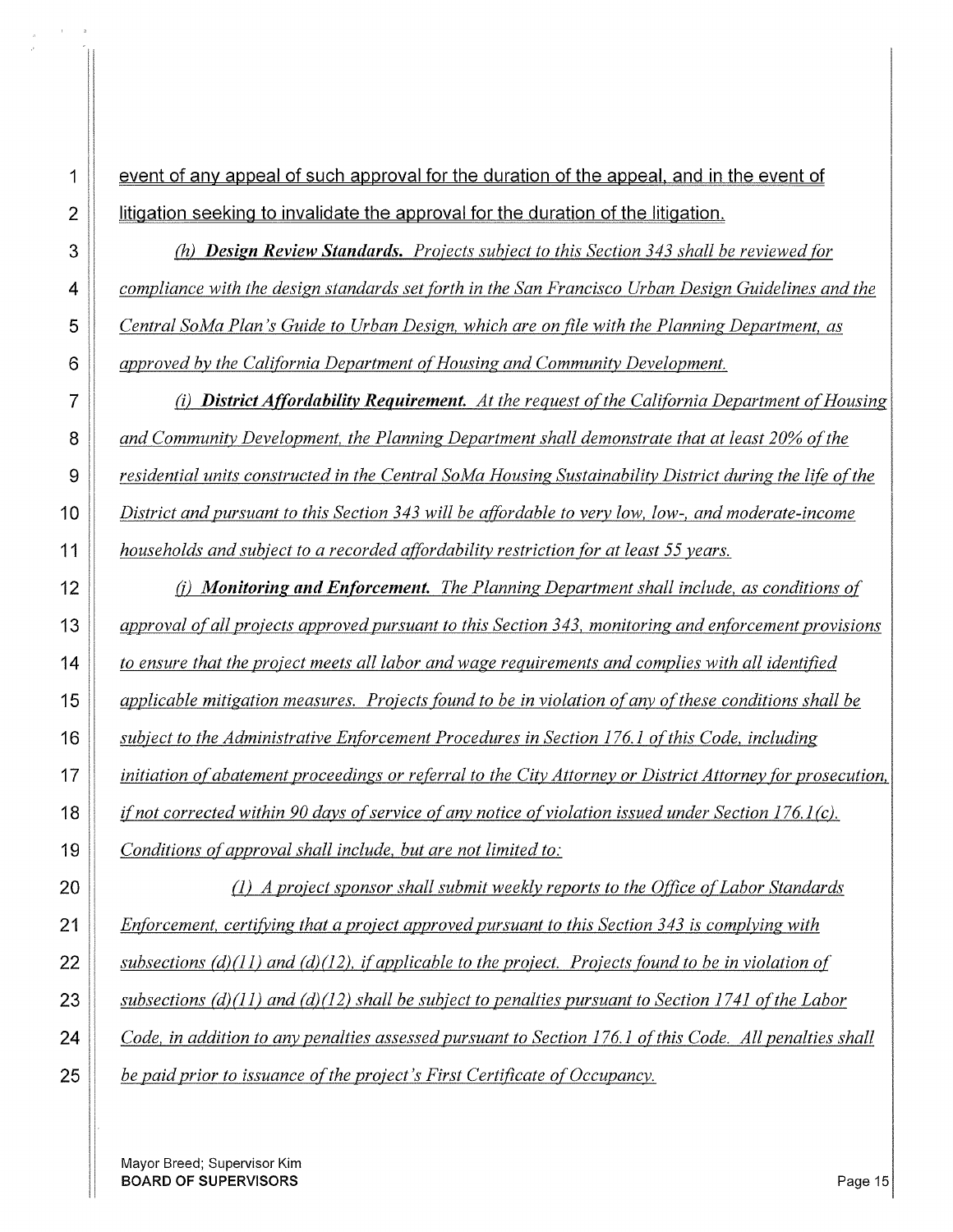| 1  | The Planning Department shall monitor compliance with Central SoMa EIR                                 |
|----|--------------------------------------------------------------------------------------------------------|
| 2  | Mitigation Measures.                                                                                   |
| 3  | (3) The Planning Department shall monitor and report the construction of affordable                    |
| 4  | housing units under the Central SoMa Housing Sustainability District in its annual Housing Inventory,  |
| 5  | which shall include the following information:                                                         |
| 6  | (A) Number of projects approved pursuant to this Section 343.                                          |
| 7  | Number of projects under construction pursuant to approvals obtained                                   |
| 8  | under this Section 343.                                                                                |
| 9  | Number of projects completed pursuant to approvals obtained under this                                 |
| 10 | Section 343.                                                                                           |
| 11 | Number of dwelling units within projects completed pursuant to approvals<br>(D)                        |
| 12 | obtained under this Section 343.                                                                       |
| 13 | Number of dwelling units affordable to very low, low, moderate, and middle                             |
| 14 | income households within projects completed pursuant to approvals obtained under this Section 343.     |
| 15 | <b>Operative and Sunset Dates.</b><br>(k)                                                              |
| 16 | This Section 343 shall become operative upon receipt of preliminary approval by                        |
| 17 | the California Department of Housing and Community Development under California Government             |
| 18 | Code Section 66202 ("Operative Date").                                                                 |
| 19 | This Section 343 shall expire by operation of law seven years from the Operative<br>(2)                |
| 20 | Date, unless this Section 343 is renewed by ordinance pursuant to Government Code Section $66201(g)$ , |
| 21 | in which case this Section 343 shall expire on the date specified in that ordinance ("Sunset Date").   |
| 22 | (3) Upon the expiration of this Section 343, the City Attorney shall cause this Section                |
| 23 | 343 to be removed from the Planning Code. Pursuant to Government Code Section 66205(b), this           |
| 24 | Section 343 shall govern the processing and review of any complete application submitted pursuant to   |
| 25 | this Section 343 prior to the Sunset Date.                                                             |
|    |                                                                                                        |

Mayor Breed; Supervisor Kim **BOARD OF SUPERVISORS** Page 16

 $\Lambda$  $\sim$   $\mu$ 

 $\begin{array}{c} \circ \\ \hline \end{array}$ 

 $\boldsymbol{s}$ 

 $\vec{q}$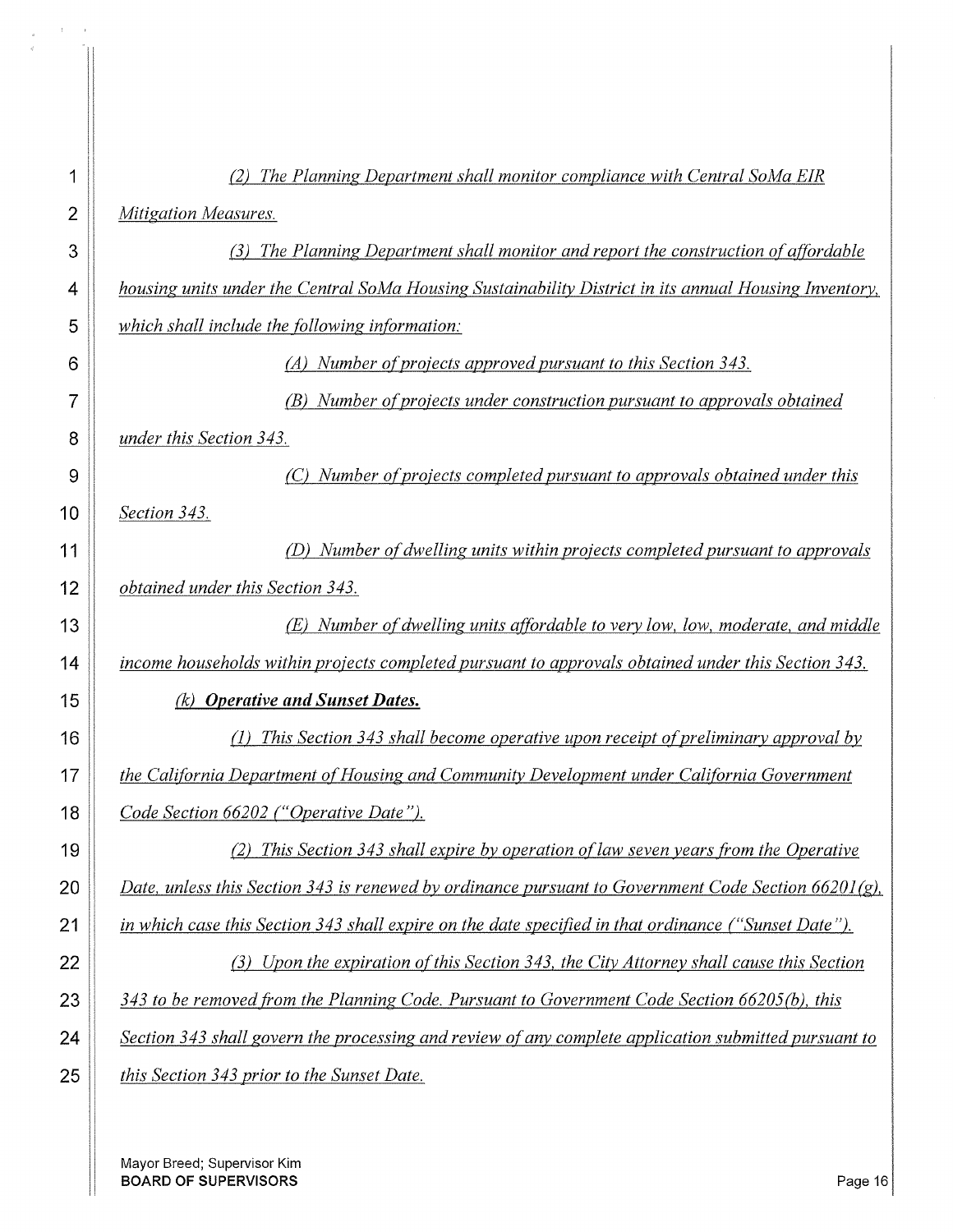2 | Section 4. Effective Date; Operative Date.

3 A capies 1 and 3 and 3 and 3 and 3 and 3 and 3 and 3 and 4 and 4 and 5 and 4 and 5 and 4 and 5 and 4 and 5 and 4 and 5 and 4 and 4 and 4 and 4 and 4 and 4 and 4 and 4 and 4 and 4 and 4 and 4 and 4 and 4 and 4 and 4 and 4 4  $\parallel$  when the Mayor signs the ordinance, the Mayor returns the ordinance unsigned or does not 5 | sign the ordinance within ten days of receiving it, or the Board of Supervisors overrides the  $6$  | Mayor's veto of the ordinance.

 $7 \parallel$  (b) Consistent with Section 343(k)(1) of the Planning Code, this ordinance in its 8 **8** entirety shall become operative upon receipt of preliminary approval by the California 9 | Department of Housing and Community Development under California Government Code 10 | Section 66202.

12 Section 5. Scope of Ordinance. In enacting this ordinance, the Board of Supervisors 13 **i** intends to amend only those words, phrases, paragraphs, subsections, sections, articles, 14 | numbers, punctuation marks, charts, diagrams, or any other constituent parts of the Municipal 15 Code that are explicitly shown in this ordinance as additions, deletions, Board amendment 16 **A** additions, and Board amendment deletions in accordance with the "Note" that appears under  $17$   $\parallel$  the official title of the ordinance.

APPROVED AS TO FORM: DENNIS J. HERRERA, City Attorney

> PETER R. MILJANICH Deputy City Attorney

23 | n:\legana\as2018\1200444\01291535.docx

Mayor Breed; Supervisor Kim BOARD OF SUPERVISORS **Page 17** 

1

11

18

19

20

21

22

24

25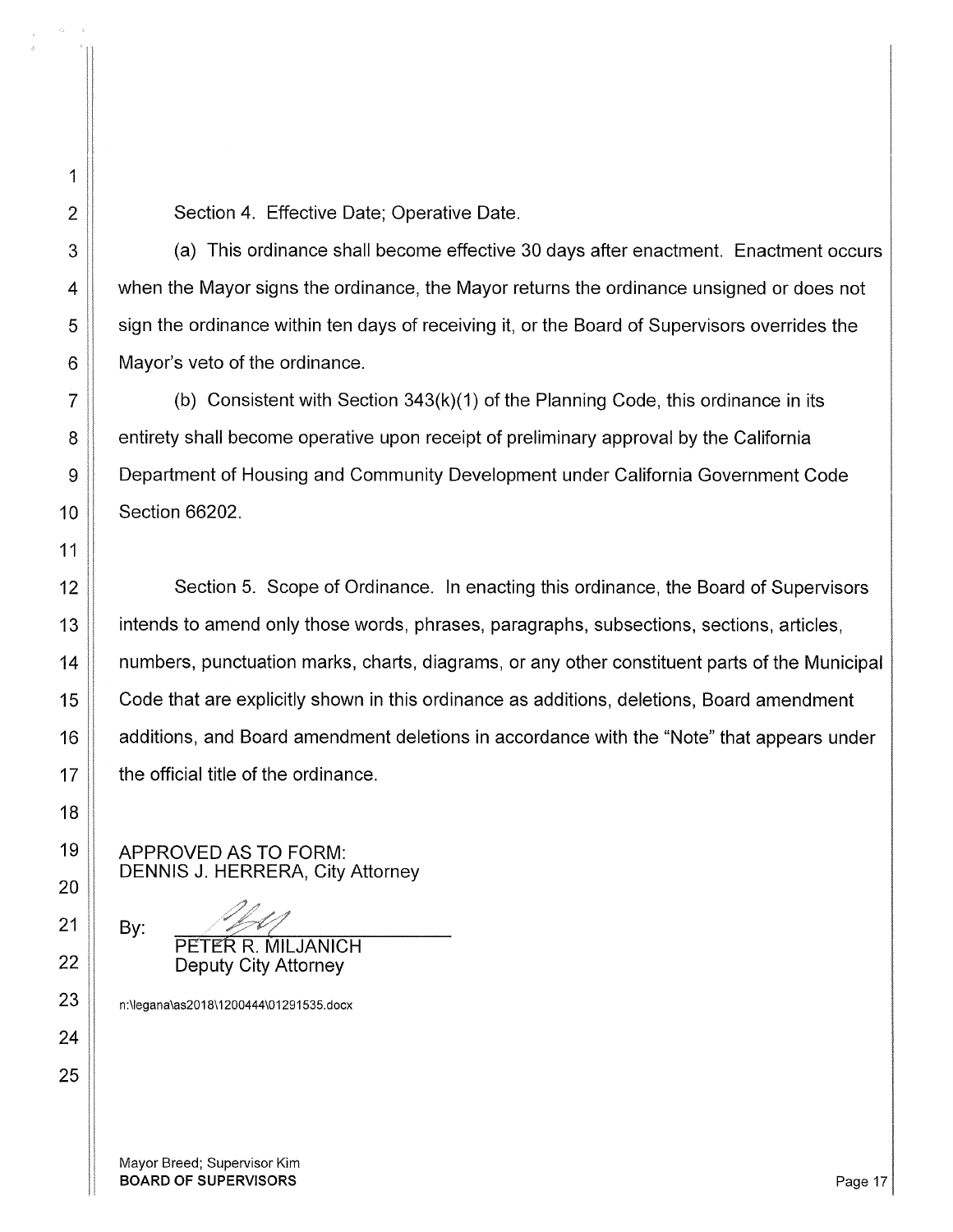

# City and County of San Francisco City Hall Tails

#### **Ordinance**

I Dr. Carlton B. Goodlett Place San Francisco, CA 94102-4689

#### **File Number:** 180453 **Date Passed:** November 27, 2018

Ordinance amending the Business and Tax Regulations and Planning Codes to create the Central South of Market Housing Sustainability District (encompassing an area generally bounded on its western portion by Sixth Street, on its eastern portion by Second Street, on its northern portion by the border of the Downtown Plan Area (an irregular border that generally tracks Folsom, Howard, or Stevenson Streets), and on its southern portion by Townsend Street) to provide a streamlined and ministerial approval process for certain housing projects within the District meeting specific labor, on-site affordability, and other requirements; creating an expedited Board of Appeals process for appeals of projects within the District; and making approval findings under the California Environmental Quality Act, findings of public convenience, necessity, and welfare under Planning Code, Section 302, and findings of consistency with the General Plan, and the eight priority policies of Planning Code, Section 101.1.

July 09, 2018 Land Use and Transportation Committee - CONTINUED

July 16, 2018 Land Use and Transportation Committee - CONTINUED

July 23, 2018 Land Use and Transportation Committee- AMENDED, AN AMENDMENT OF THE WHOLE BEARING SAME TITLE

July 23, 2018 Land Use and Transportation Committee- CONTINUED AS AMENDED

September 10, 2018 Land Use and Transportation Committee- CONTINUED

October 01, 2018 Land Use and Transportation Committee- CONTINUED

October 15, 2018 Land Use and Transportation Committee- CONTINUED

October 22, 2018 Land Use and Transportation Committee- CONTINUED

October 29, 2018 Land Use and Transportation Committee- CONTINUED

November 05, 2018 Land Use and Transportation Committee- REFERRED WITHOUT RECOMMENDATION

November 13, 2018 Board of Supervisors- PASSED ON FIRST READING

Ayes: 11 - Brown, Cohen, Fewer, Kim, Mandelman, Peskin, Ronen, Safai, Stefani, Tang and Yee

November 27, 2018 Board of Supervisors - FINALLY PASSED

Ayes: 11 - Brown, Cohen, Fewer, Kim, Mandelman, Peskin, Ronen, Safai, Stefani, Tang and Yee